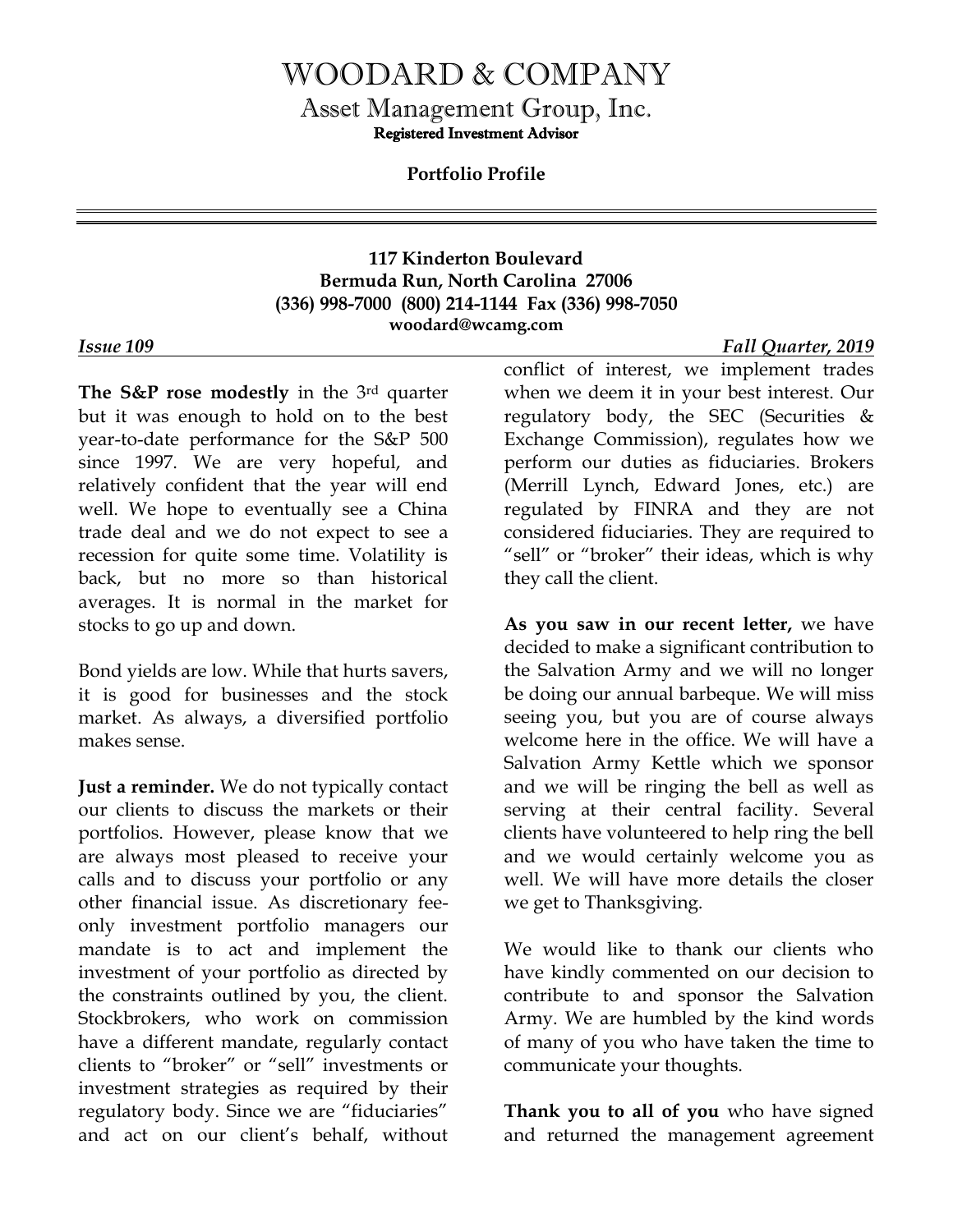we recently revised. We have received the vast majority back, but there are still a few agreements which we have not yet received. We will resend the agreements soon in the event the forms were inadvertently discarded. Also, please find enclosed our annual privacy notice for your review.

**If you wish to receive checks** regularly or even just occasionally, most clients find it easier to do so by setting up bank instructions. You may already have done this but if not, you can implement the process as follows:

Request the "Fidelity Bank Instructions Form" from us, sign, and return with an attached voided check for the checking account in which you wish deposits to be made. Whenever you require funds you simply call us and tell us the amount. Quickly and directly (often within just a few days), the funds will show up in your bank account. There is no cost for this direct deposit service and it saves time. No waiting or worrying about the mail or FedEx.

**We have been working on our website**. We are also considering an app, and will let you know if we go that route in the future. Meanwhile, most of your needs can be taken care of by using our web page, even from your mobile phone. If you save [www.wcamg.com](http://www.wcamg.com/) as a favorite on your computer and phone, then when you pull us up the "Fidelity" icon will be there. Simply click it to go directly to Fidelity's website to enable you to view your account. We have the capacity to provide that data with our software but they have some of the very best security in the U.S., having spent billions of dollars in an ongoing effort to stay ahead of the darker side of the web. Please call us if you have any questions, problems or issues accessing your information. We are pleased to assist. You can also call Fidelity tech support 24/7 at 800-343-3548.

**Market Review and Forecast.** After setting an all-time record July 26 when the S&P 500 was up 21% this year, continuing trade tension with China and slowing global growth were the major reasons the S&P 500 fell 2% from that high by quarter-end.

As a result, stock market gains for the third quarter were mixed. The S&P 500 gained 1.2% but three other stock indices all suffered small third-quarter losses. Small company stocks fell 2.5% and international stocks lost 1.1%.



The trade showdown with China continues to affect stock market results. For example, when it was announced September 20 that the Chinese Vice-Minister of Trade and his delegation had cancelled their visit to Montana – presumably to announce increased buying of U.S. farm products – the Dow fell nearly 300 points from its mid-day high.

Conversely, when it was revealed last Monday that the Chinese would come to Washington October 14 – 15 to resume trade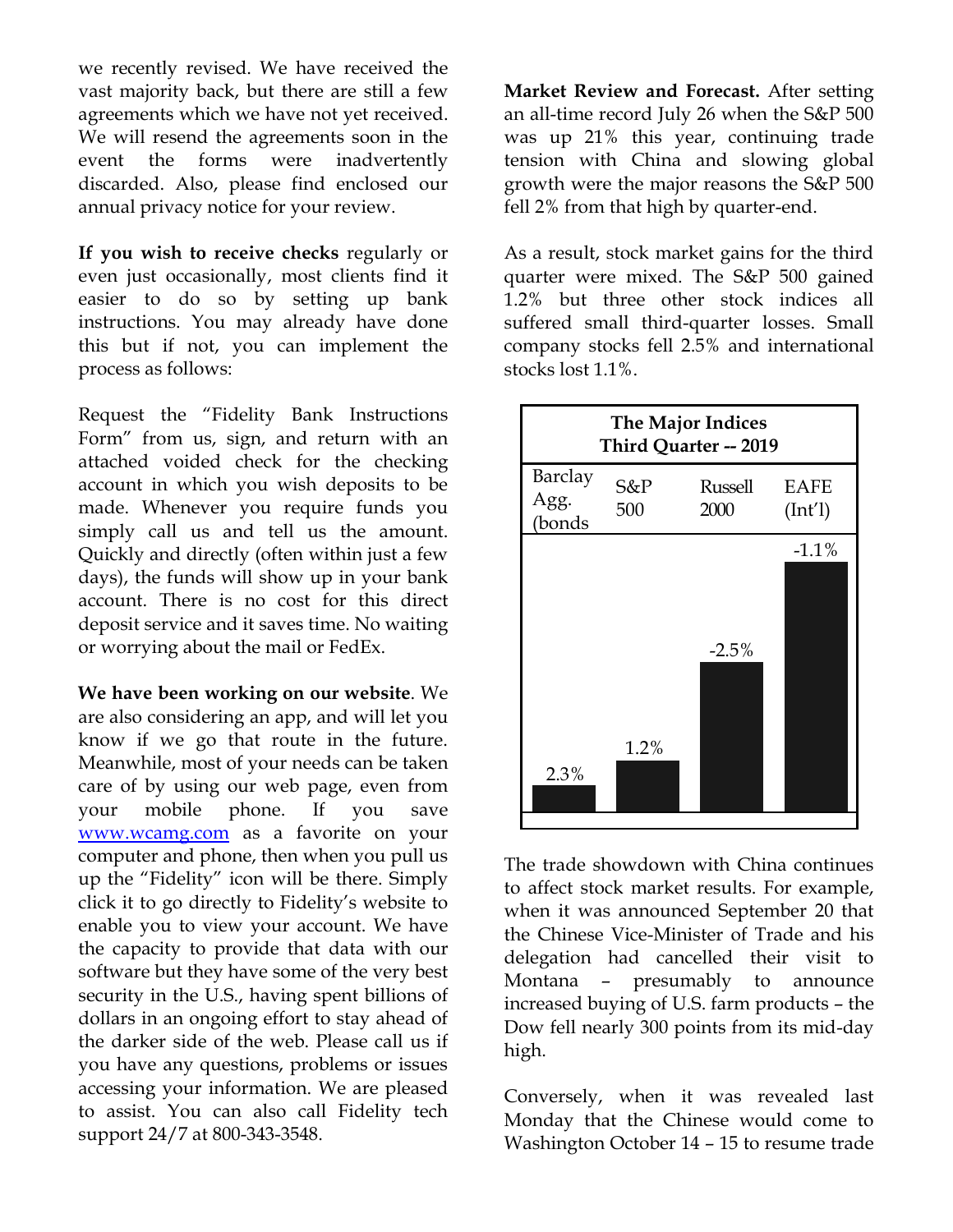talks, the Dow gained 0.5% that day. (U.S. – Chinese trade tumbled 14% for the first 8 months of 2019 compared to the same period for 2018.)

Economies worldwide are certainly now growing more slowly than 2018. After 2.9% U.S. GDP growth last year, 3.1% for this year's first quarter and 2.0% for 2019's second quarter, Vanguard is predicting an average of only 1.7% for this year's last two quarters.

Forecasts for Eurozone growth this year are even lower. They average below 1% -- a miniscule 0.8% for 2019. Germany, Europe's largest and most important economy, grew only 0.4% for the 12 months ending June 30 after a -0.3% decline for the second quarter. If the Germans report a third-quarter downturn later this month, then its economy will officially be in recession. (The accepted definition of a recession is two negative quarters in a row.)

Given the slowing global economy and that the U.S. is now setting an all-time record (currently 10 years, 3 months) without a recession, predictions for a coming downturn are becoming much more numerous. A Stanford University survey last month of 225 Chief Financial Officers revealed their most negative assessment of the U.S. economy in three years – 53% believe there will be a recession by 2021.

We tend to discount recession predictions but do agree with Vanguard's outlook issued last month that argued: "The risk of a global or a major regional recession is not Vanguard's base case, but it is more elevated than usual."

Let's take a brief look at the history of recessions. For the last 90 years (1929 -2019) there have been 14 recessions (1929 -32 is called a depression, stocks fell 89% from

their high), an average of one every  $6\frac{1}{2}$ years. However, there were 11 recessions from 1929-1982, approximately one every 5 years.

Since 1983 we've had only 3 recessions – one every 12 years. However, 2001 – 02 and the 2007 - 09 recessions were the two worst ones since the 1930s, causing the stock market to plunge 49% and 56%, respectively.

It's difficult to foresee a recession given strong consumer spending, which is almost 70% of the economy. Predictions for 2019 holiday sales are 4.5 – 5% higher than last year, double 2018's 2.5% rise. However, the Confidence Board's Consumer Confidence fell from 134 in August to 125 in September, nearly a 7% decline. (The neutral number is 100. The all-time record is 142 in 1999; a recession began April, 2001. One economist claimed that the weak September confidence number is "a worrying sign that consumer spending, the key bastion of strength of the U.S. economy in recent months, may not be immune to a trade war."

It is clear that both economic and political uncertainty are worries impacting economic growth. In his September 29 column in the Winston-Salem Journal: "Uncertainty Policy Has Economic Cost," John Hood contends, "When people can't predict with at least some degree of confidence what economic policies their government will follow, they often delay consequential decisions and often park their money in safe, lower yielding investments."

A clear headwind for the stock market is the worldwide manufacturing slowdown. China's industrial expansion is the lowest in 30 years and Germany's industrial expectations outlook is the worst since 2009. Here at home, the ISM Manufacturing Purchase Mangers Index, reported October 1, declined 22% from 61 last December to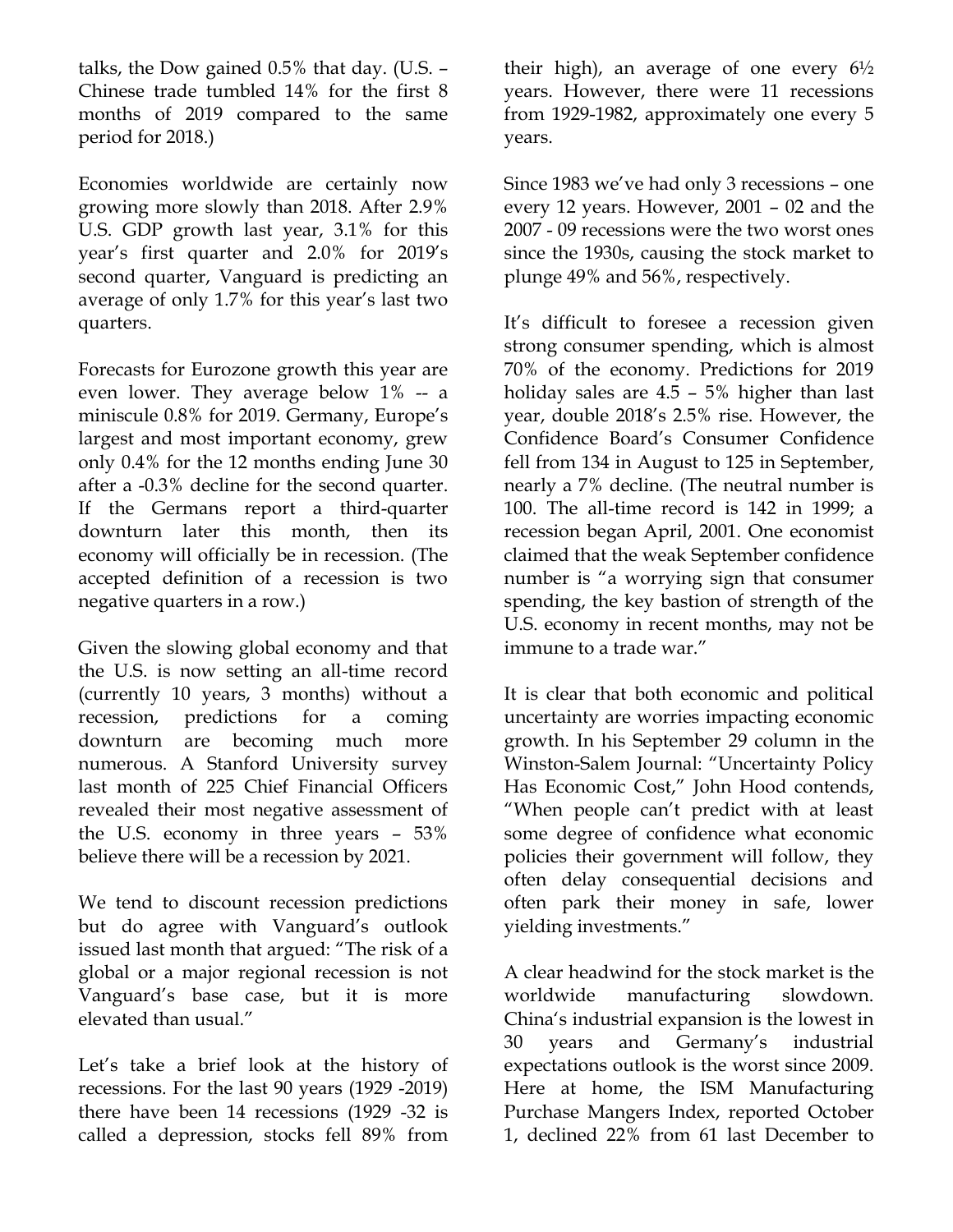47.8 in September (50 is neutral). The number for new export orders was only 41. Both readings were the lowest since 2009, causing the Dow to go down 343 points, a little more than 1%.

It is a bit surprising that the stock market has held up as well as it has. Maybe it's logical given the lowest unemployment rate in 50 years, far more advertised job openings than the number of people unemployed, improving real estate sales, solid new car purchases, and low interest rates and energy prices.

Fourth quarters are typically the best for U.S. stocks, averaging 4.7% for the last 25 years. If a trade agreement is reached with China, fourth quarter returns could double that average.

Bear markets declining 20% or more typically result from recessions. Despite slowing growth worldwide and here in the U.S., we think a recession before 2022 is unlikely. Peter Lynch, the best mutual fund manager who averaged 29% a year at Fidelity Magellan from 1977 – 1990, once advised: "The key to making money in stocks is not to get scared out of them."

**Interest Rates.** The Fed's response to economic uncertainty and to make a recession less likely was to lower interest rates twice last quarter – one quarter of one percent in both July and September. President Trump and others wanted deeper cuts, but the Fed opted for a more gradual approach.

Lower interest rates are good for the economy and should help avoid a recession. On August 15, for the first time ever, the 30 year U.S. Treasury Bond yield fell below 2%; it finished the quarter at 2.12%. Bond prices rally when interest rates drop – the Barclay's Aggregate bond index was up 2.3% for the

quarter.

The tactical moves we made earlier this year have enhanced the performance of the bond portfolio. We were able to do this by taking advantage of the volatility that has recently existed in the bond market.

Currently our bond portfolio is high quality and shorter in duration, which in the bond world makes for a safer bond portfolio. Yes, the bond market has some risk and volatility too. Bonds are generally less risky and less volatile than stocks and are considered the safer part of one's portfolio.

Many investors believe bonds are "as safe as CDs" (certificates of deposits) at the bank. Not so. Like the stock market, some bonds are low risk and some bonds are high risk. The old rule of thumb, "risk equals return" is applicable here and can be illustrated by reviewing the average annual returns of the stock and bond markets over the past 90+ years. Over that timeframe the stock market has an average annual return of approximately 10% while the bond market has an average annual return of approximately 3.5%. The higher the risk taken, the better the potential return, but with added volatility. The lower the risk, then the opposite applies, which is lower return and muted volatility. The primary factors that go into determining bond risk and volatility are the credit rating of company issuing the bond and the duration of that bond.

Most investors add fixed income to their portfolio in order to mitigate the greater volatility and risk that comes from being exposed to stocks as well as enhance their downside protection. The more cautious investor has a larger allocation to bonds while a more aggressive investor has less fixed income. Investor time horizon and personal risk tolerance generally dictates